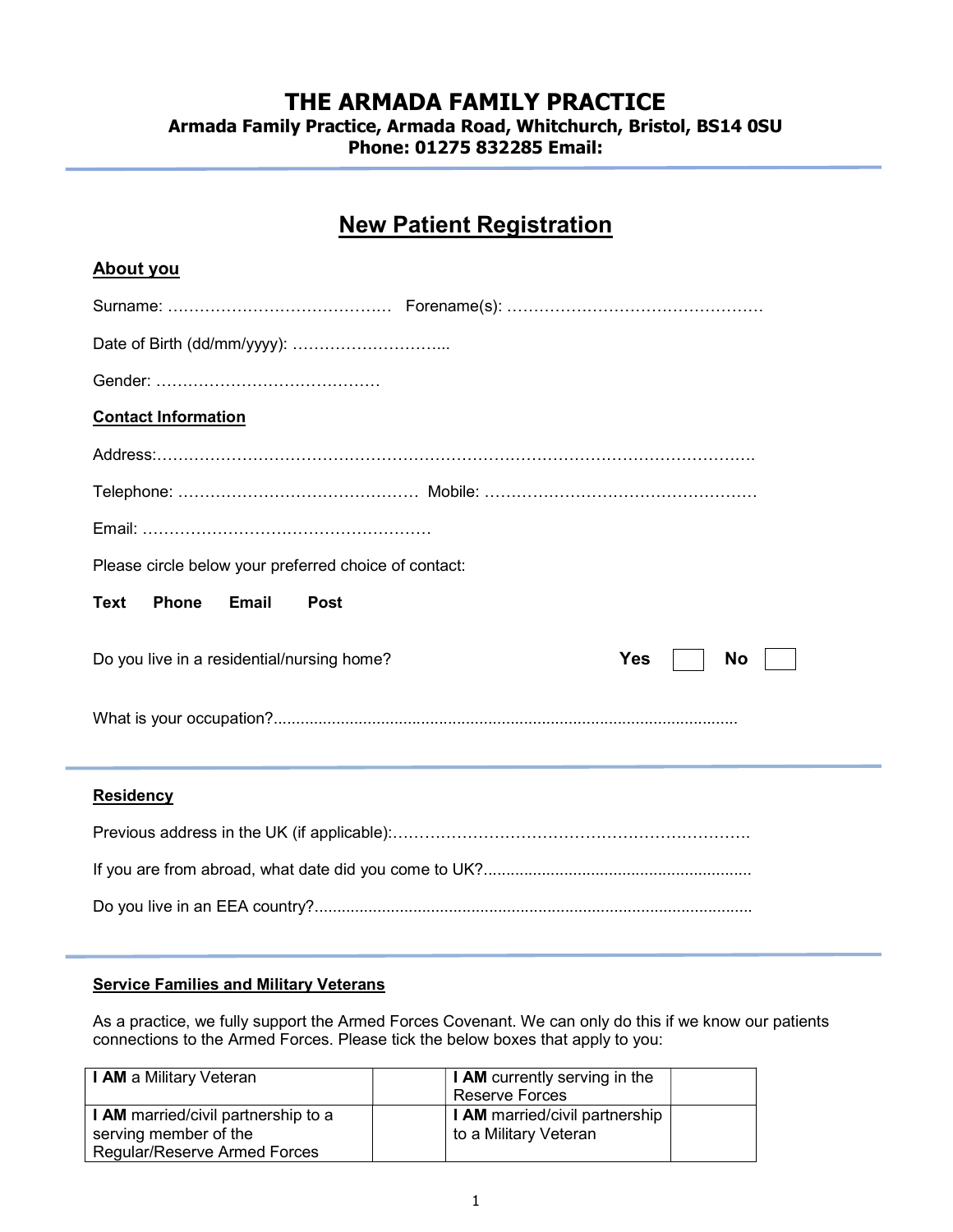| <b>I AM</b> under 18 and my parent(s) are | <b>I AM</b> under 18 and my    |  |
|-------------------------------------------|--------------------------------|--|
| serving member(s) of the armed            | parent(s) are veteran(s) of    |  |
| forces.                                   | <sup>1</sup> the armed forces. |  |

#### **Ethnicity**

Having information about patients' ethnic groups would be helpful for the NHS so that it can plan and provide culturally appropriate and better services to meet patients' needs.

If you do not wish to provide this information you do not have to do so.

Please indicate your ethnic origin by ticking the below box:

| British or mixed British | Pakistani            |  |
|--------------------------|----------------------|--|
| Irish                    | Bangladeshi          |  |
| African                  | Chinese              |  |
| Caribbean                | Other (Please state) |  |
| Indian                   |                      |  |

#### Preferred title

How would you like us to refer to you (eg Mr, Mrs, Miss, Mx)?...........................................................

Preferred title for official correspondence?...........................................................

#### Religious affiliation

Do you have a religious affiliation (please give details if so)?...........................................................

#### Country of birth

In which country were you born?...........................................................

#### Main language

Which is your main language?.................................................................

Do you speak English?.............................................................................

#### Carer status

Do you have a carer? No was not a set of the set of the set of the set of the set of the set of the set of the No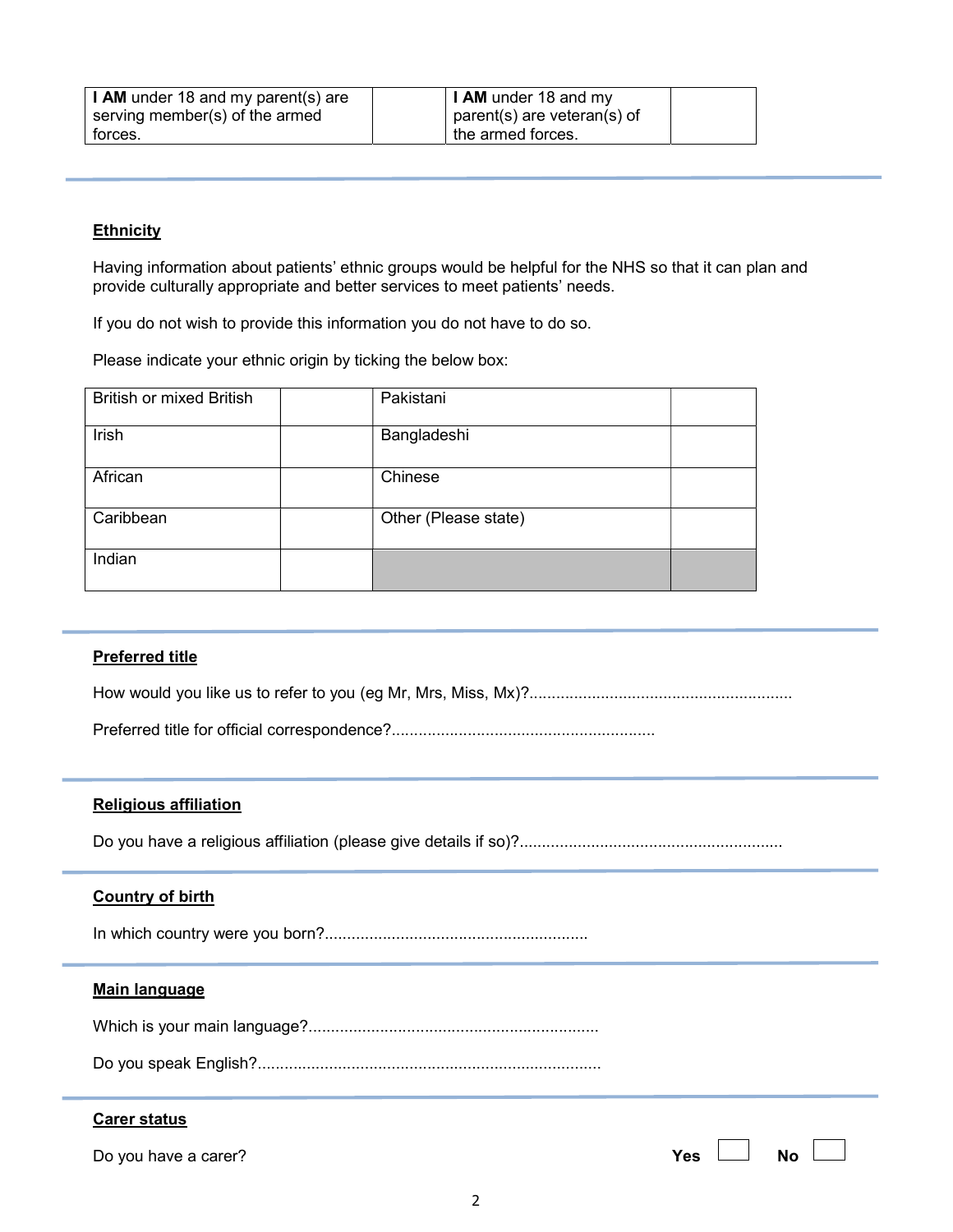| If Yes, please give details of their name, relationship and whither they are a patient here |     |      |
|---------------------------------------------------------------------------------------------|-----|------|
| Are you yourself a carer?                                                                   | Yes | No l |
| <b>Next of kin</b>                                                                          |     |      |
|                                                                                             |     |      |
|                                                                                             |     |      |
| Emergency contact Information (for next of kin)                                             |     |      |
|                                                                                             |     |      |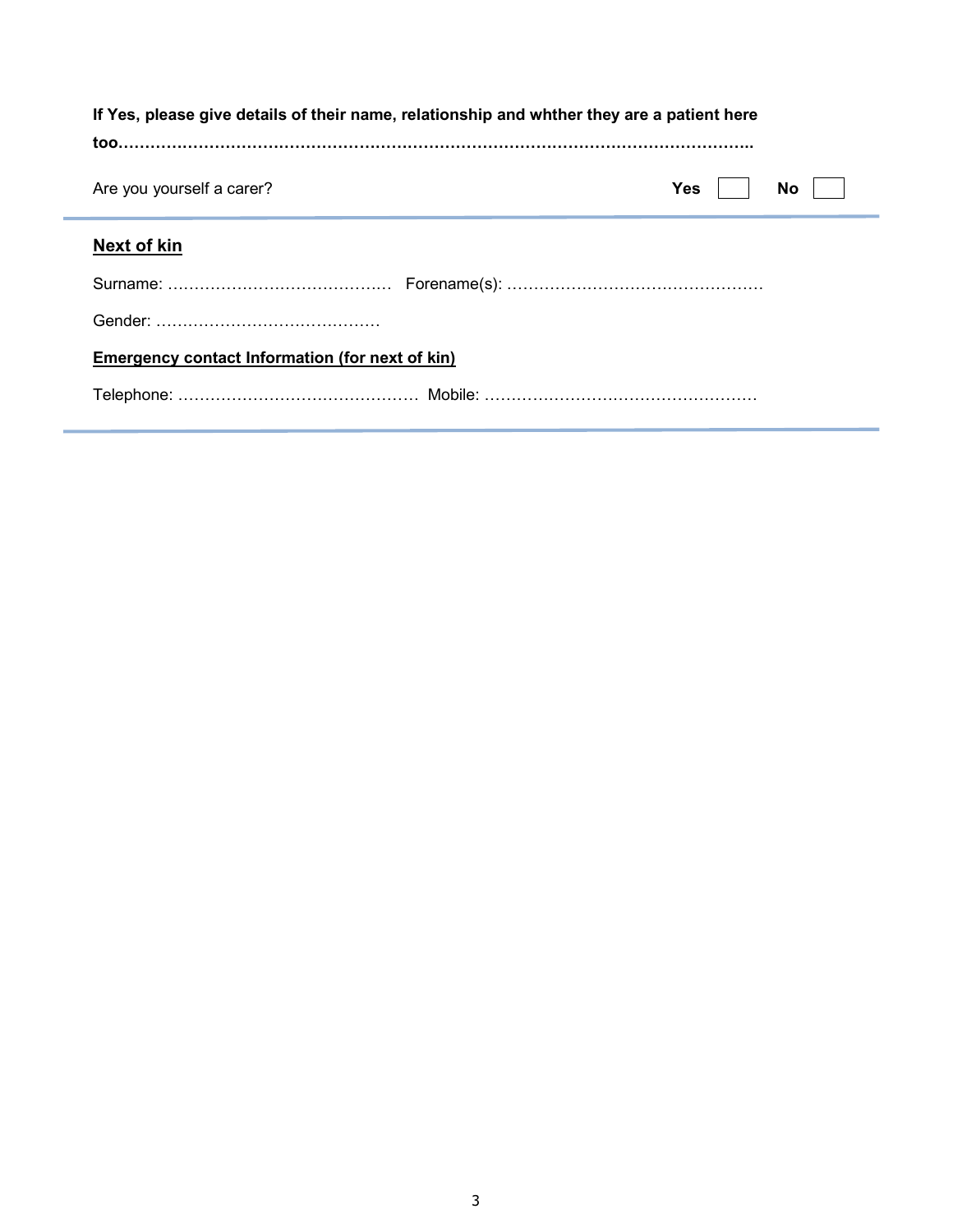#### Contacting you

|                                              | We will use your contact details to send reminders about appointments, reviews and other services |
|----------------------------------------------|---------------------------------------------------------------------------------------------------|
| which may be of benefit in your medical care |                                                                                                   |

| Do you consent to the Surgery sending letters to your home address?                                                                                | Yes        | <b>No</b> |  |
|----------------------------------------------------------------------------------------------------------------------------------------------------|------------|-----------|--|
| Do you consent to the Surgery sending text messages to your mobile?                                                                                | Yes        | <b>No</b> |  |
| Do you consent to the Surgery sending messages to you by email?                                                                                    | <b>Yes</b> | <b>No</b> |  |
| Do you consent to the Surgery leaving messages on your phone?                                                                                      | Yes        | <b>No</b> |  |
| (We will not leave detailed messages on your phone, but may ask you to contact us or leave a simple message<br>if we do not need to speak to you). |            |           |  |
| Are you interested in joining our Patient Participation Group (PPG)?                                                                               | Yes        | No        |  |

#### Summary Care Record

#### **Summary Care Record (SCR)**

| If you decide to have a SCR, it will contain important information about any medicines you are      |
|-----------------------------------------------------------------------------------------------------|
| taking, allergies you suffer from and any bad reactions to medicines that you have had it will also |
| include basic information about your current diagnoses. Giving healthcare staff access to this      |
| information can prevent mistakes being made when caring for you in an emergency or when your        |
| GP practice is closed. Your Summary Care Record will also include your name, address, date of       |
| birth and your unique NHS Number to help identify you correctly. If you and your GP decide to       |
| include more information it can be added, but only with your express permission.                    |

I wish to opt out of SCR  $\parallel$ 

#### For more information: Phone 0300 123 3020 or visit www.nhscarerecords.nhs.uk

| I do not wish to have a Summary care Record                  |
|--------------------------------------------------------------|
| (N.B. this will mean NHS Healthcare staff caring for you may |
| not be aware of your current medications, any allergies or   |
| reactions to previous medication.)                           |

#### Electronic Prescribing Service (EPS)

The EPS allows prescribers – such as GPs and practice nurses to send prescriptions electronically to a dispenser (such as a pharmacy) of the patient's choice. This makes the prescribing and dispensing process more efficient and convenient for patients and staff. The NHS aim that by 2020 they will hopefully be paper free or a paper-lite service. To help achieve this The As a practice, we would encourage all patients to opt for electronic prescribing.



I DO give consent for my prescriptions to be sent electronically to the pharmacy

**I DO NOT** give consent for my prescriptions to be sent electronically to the pharmacy

Nominated pharmacy……………………………………………………………………………………

Address…………………………………………………………………………………………………….

Postcode………………………………………………………………………………………………….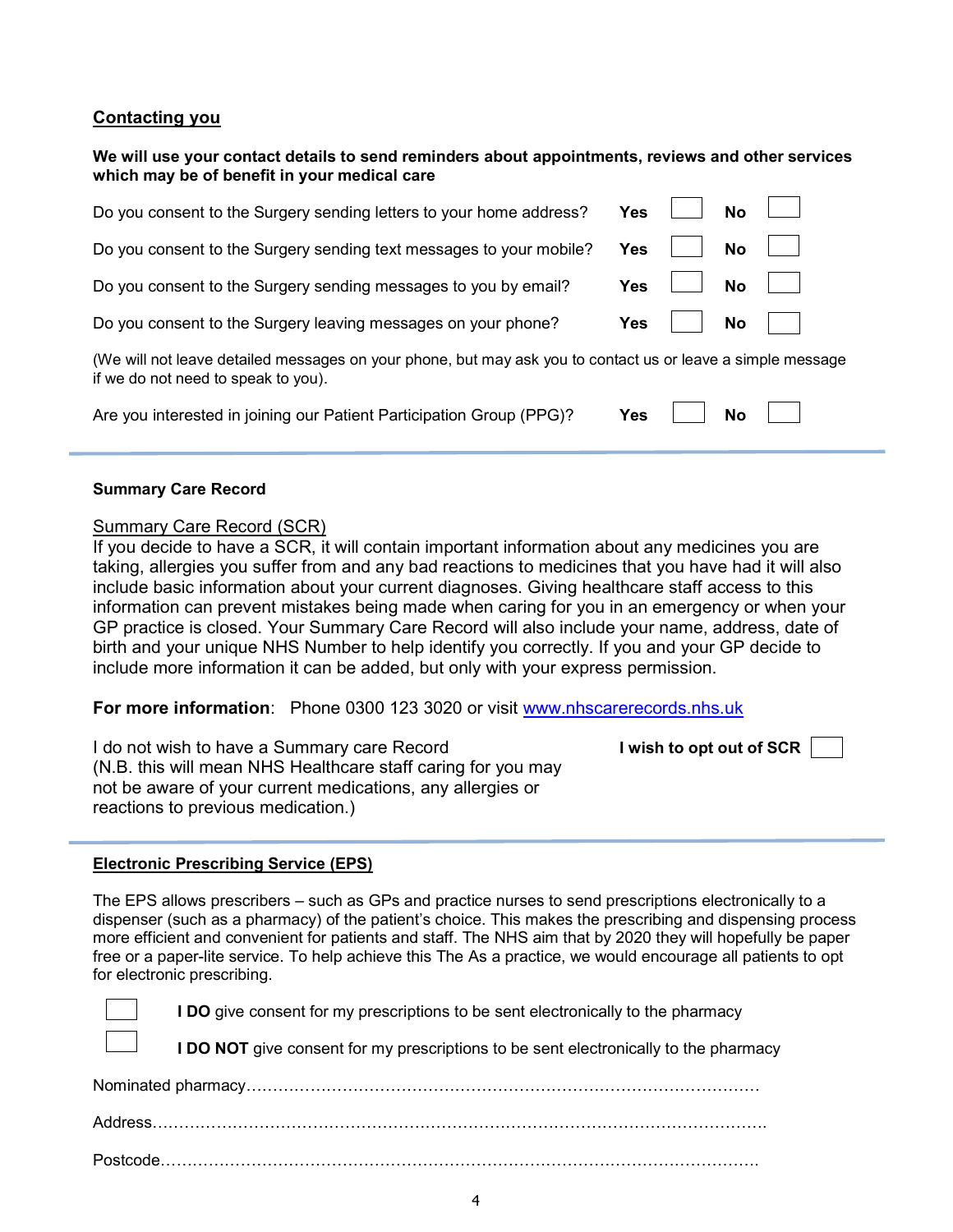#### Donation wishes

If you live in England, Wales or Jersey, are not in a group excluded from opt out legislation and you have not registered an organ donation decision, it will be considered that you agree to be an organ donor. This is known as deemed consent.

If you do not want to donate your organs then you should register your decision to refuse to donate. Remember to speak to your family and loved ones about your decision. To opt out, visit: https://ardens.live/Organ-donation-opt-out

| Do you have a donor card or are you on the organ donation register?                                                                                                                                                                                                                                 | Yes        |     | No        |           |
|-----------------------------------------------------------------------------------------------------------------------------------------------------------------------------------------------------------------------------------------------------------------------------------------------------|------------|-----|-----------|-----------|
| Have you opted out?                                                                                                                                                                                                                                                                                 | <b>Yes</b> |     | No        |           |
| Do you donate blood?                                                                                                                                                                                                                                                                                | <b>Yes</b> |     | No        |           |
| <b>Resuscitation wishes and Power of Attorney</b>                                                                                                                                                                                                                                                   |            |     |           |           |
| Do you have a DNACPR (Do not attempt CPR) form in place?                                                                                                                                                                                                                                            | <b>Yes</b> |     | <b>No</b> |           |
| Does anybody hold Lasting Power of Attorney for Health and Welfare for you?                                                                                                                                                                                                                         | Yes        |     | <b>No</b> |           |
| If YES to either of the above questions, please supply details of who holds this and where (and supply a<br>copy for your medical notes).                                                                                                                                                           |            |     |           |           |
|                                                                                                                                                                                                                                                                                                     |            |     |           |           |
| <b>Smoking status</b>                                                                                                                                                                                                                                                                               |            |     |           |           |
| Do you smoke?                                                                                                                                                                                                                                                                                       |            | Yes |           | <b>No</b> |
|                                                                                                                                                                                                                                                                                                     |            |     |           |           |
| If no, have you smoked in the past?                                                                                                                                                                                                                                                                 |            | Yes |           | <b>No</b> |
| Smoking is the UK's single greatest cause of preventable illness<br>Stopping smoking is not easy but it can be done, and there is now a comprehensive, NHS Smoking<br>Cessation Service offering support and help to smokers wanting to stop, with cessation aids available on<br>NHS prescription. |            |     |           |           |

If you would like help and advice on how to give up smoking, please contact https://www.quit4life.nhs.uk/ or ask at reception.

#### Alcohol intake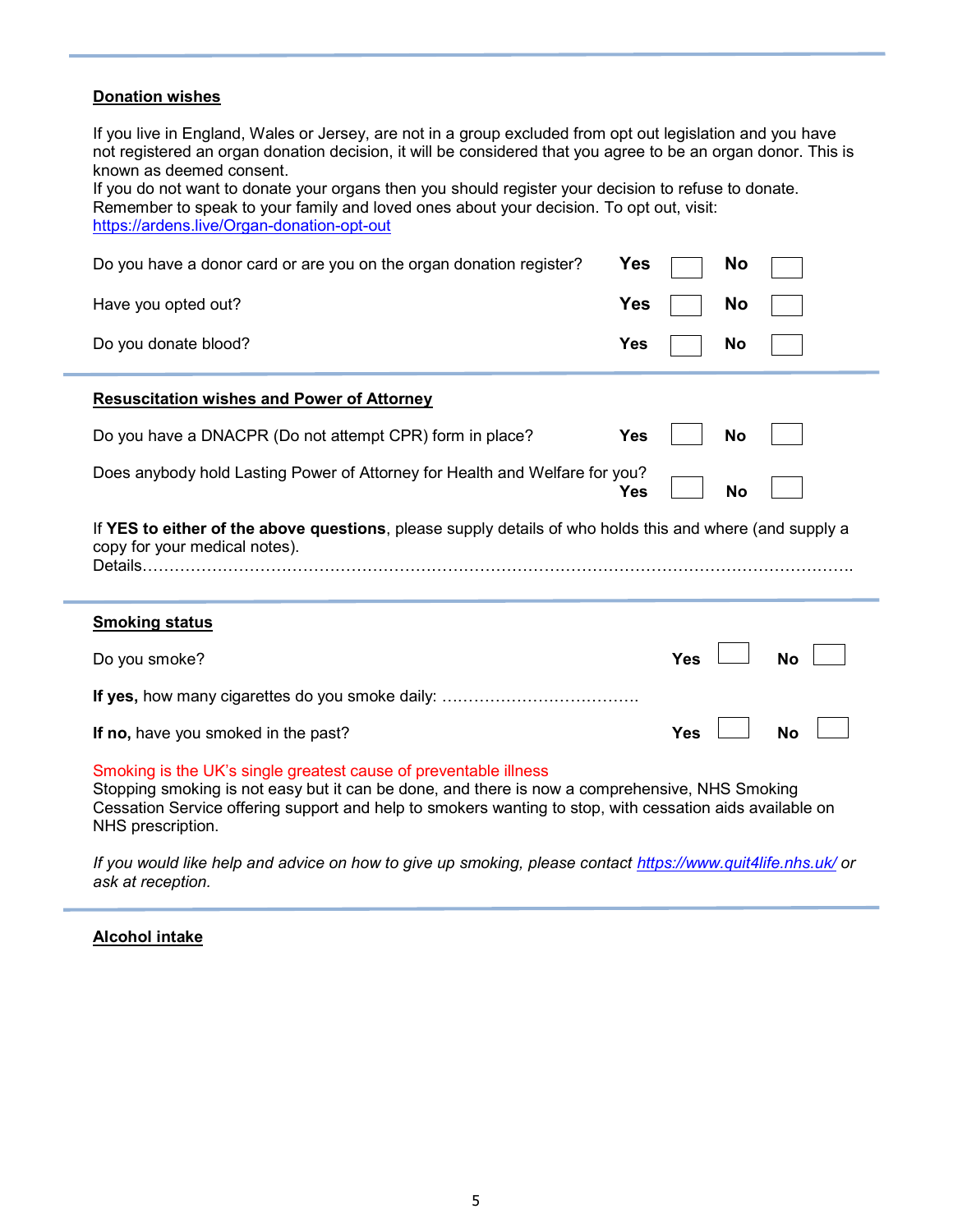# **Alcohol unit reference**

| One unit of<br>alcohol                                |                                  | <b>Half pint of</b><br>"regular" beer,<br>lager or cider | Half a<br>small<br>glass of<br>wine | 1 single<br>measure<br>of spirits                       | 1 small<br>glass of<br>sherry                                           | 1 single<br>measure<br>of aperitifs |       |
|-------------------------------------------------------|----------------------------------|----------------------------------------------------------|-------------------------------------|---------------------------------------------------------|-------------------------------------------------------------------------|-------------------------------------|-------|
| Drinks more<br>than a<br>single unit                  | 2<br><b>Pint of</b><br>"regular" | з<br>Pint of "strong"<br>or "premium"                    | 1.5<br>Alcopop or a<br>275ml bottle | $\sigma$<br>$\overline{2}$<br>440ml can of<br>"regular" | 3<br>$\overline{4}$<br>440ml can of<br>250ml glass<br>"super<br>of wine | <b>75cl Bottle</b><br>of wine       |       |
|                                                       | beer, lager<br>or cider          | beer, lager or<br>cider                                  | of regular<br>lager                 | lager or<br>cider                                       | strength"<br>(12%)<br>lager                                             | (12%)                               |       |
| <b>Questions</b>                                      |                                  |                                                          |                                     | <b>Scoring system</b>                                   |                                                                         |                                     | Your  |
|                                                       |                                  | 0                                                        |                                     | 2                                                       | 3                                                                       | 4                                   | score |
| How often do you have a                               |                                  | Never                                                    | Monthly or                          | 2-4 times                                               | 2-3 times per                                                           | $4+$ times                          |       |
| drink that contains alcohol?                          |                                  |                                                          | less                                | per month                                               | week                                                                    | per week                            |       |
| How many alcoholic drinks                             |                                  | $1 - 2$                                                  | $3 - 4$                             | $5-6$                                                   | $7 - 9$                                                                 | $10+$                               |       |
| do you have on a typical                              |                                  |                                                          |                                     |                                                         |                                                                         |                                     |       |
| day when you are drinking?                            |                                  |                                                          |                                     |                                                         |                                                                         |                                     |       |
| How often do you have 6 or<br>more standard drinks on |                                  | Never                                                    | Less than<br>monthly                | Monthly                                                 | Weekly                                                                  | Daily or<br>almost                  |       |

## **Scoring**

Score: ……………….

A total of 5+ indicates increasing or higher risk drinking. If you have a score of 5+ please complete the remaining questions below.

| <b>Questions</b>                                                                                                              |       | Your                 |                       |        |                             |       |
|-------------------------------------------------------------------------------------------------------------------------------|-------|----------------------|-----------------------|--------|-----------------------------|-------|
|                                                                                                                               | 0     |                      |                       | 3      | 4                           | score |
| How often during the last year<br>have you found that you were not<br>able to stop drinking once you<br>had started?          | Never | Less than<br>monthly | Monthly               | Weekly | Daily or<br>almost<br>daily |       |
| How often during the last year<br>have you failed to do what was<br>normally expected from you<br>because of your drinking?   | Never | Less than<br>monthly | Monthly               | Weekly | Daily or<br>almost<br>daily |       |
| <b>Questions</b>                                                                                                              |       |                      | <b>Scoring system</b> |        |                             | Your  |
|                                                                                                                               | 0     |                      |                       | 3      | 4                           | score |
| How often during the last year<br>have you needed an alcoholic<br>drink in the morning to get<br>yourself going after a heavy | Never | Less than<br>monthly | Monthly               | Weekly | Daily or<br>almost<br>daily |       |
| drinking session?                                                                                                             |       |                      |                       |        |                             |       |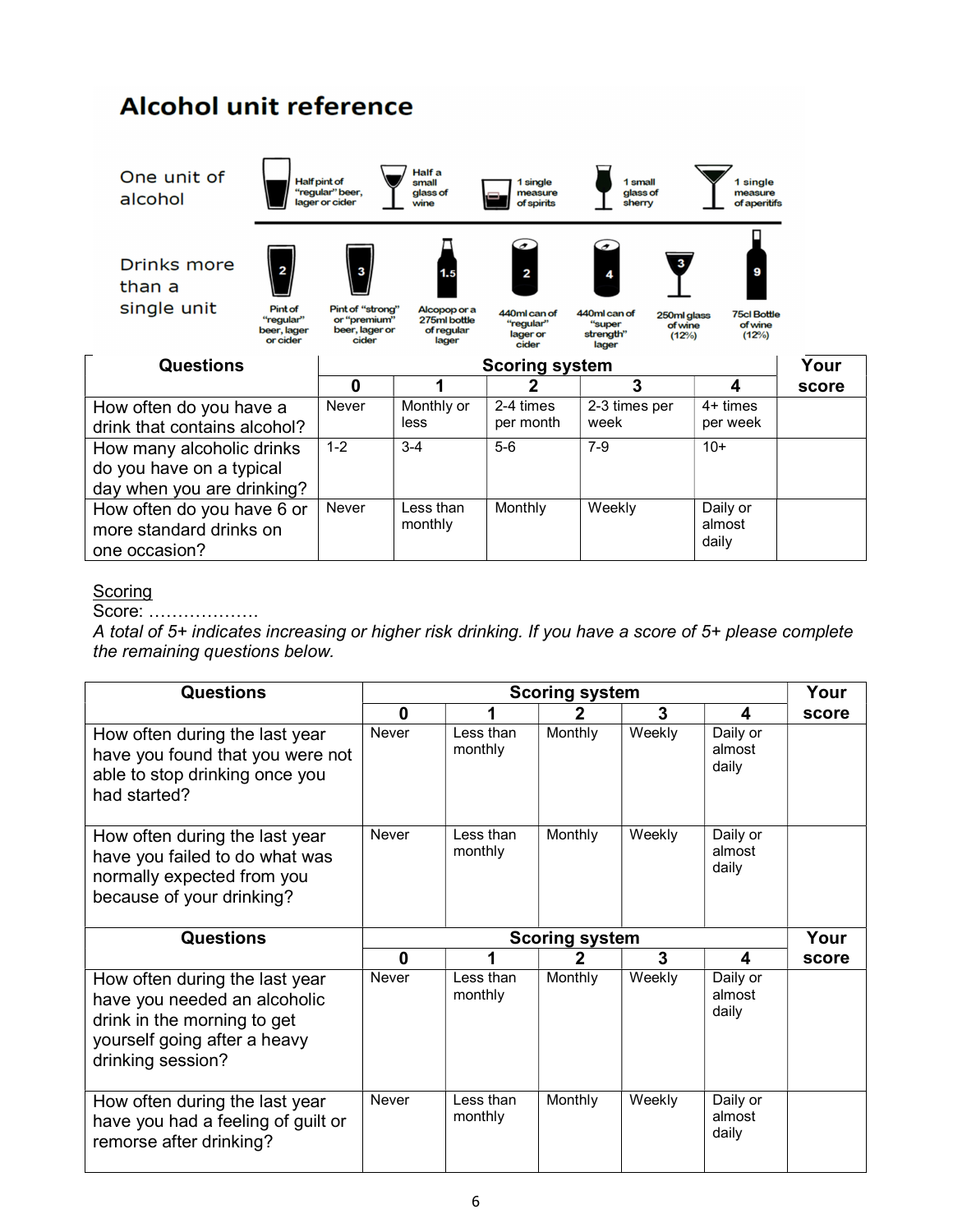

| How often during the last year<br>have you been unable to<br>remember what happened the<br>night before because you had<br>been drinking? | Never     | Less than<br>monthly | Monthly                             | Weekly | Daily or<br>almost<br>daily     |  |
|-------------------------------------------------------------------------------------------------------------------------------------------|-----------|----------------------|-------------------------------------|--------|---------------------------------|--|
| Have you or somebody else been<br>injured as a result of your<br>drinking?                                                                | <b>No</b> |                      | Yes, but<br>not in the<br>last year |        | Yes,<br>during the<br>last year |  |
| Has a relative or friend, doctor or<br>other health worker been<br>concerned about your drinking or<br>suggested that you cut down?       | No.       |                      | Yes, but<br>not in the<br>last year |        | Yes.<br>during the<br>last year |  |

Please add up your scores from the above tables and write the total below:

Total…………………………..

If you would like help and advice on how to reduce your alcohol intake, please contact https://www.drinkaware.co.uk/ or ask at reception.

#### **Exercise**

e

#### General Practice Physical Activity Questionnaire

| 1. | Please tell us the type and amount of physical activity involved in your work.                                                                                                                               |                                       |
|----|--------------------------------------------------------------------------------------------------------------------------------------------------------------------------------------------------------------|---------------------------------------|
|    |                                                                                                                                                                                                              | <b>Please</b><br>mark one<br>box only |
| a  | am not in employment (e.g. retired, retired for health reasons, unemployed,<br>fulltime carer etc.)                                                                                                          |                                       |
| b  | spend most of my time at work sitting (such as in an office)                                                                                                                                                 |                                       |
| C  | I spend most of my time at work standing or walking. However, my work does<br>not require much intense physical effort (e.g. shop assistant, hairdresser,<br>security guard, childminder, etc.)              |                                       |
| d  | My work involves definite physical effort including handling of heavy objects and<br>use of tools (e.g. plumber, electrician, carpenter, cleaner, hospital nurse,<br>gardener, postal delivery workers etc.) |                                       |
|    | My work involves vigorous physical activity including handling of very heavy                                                                                                                                 |                                       |

objects (e.g. scaffolder, construction worker, refuse collector, etc.)

2. During the last week, how many hours did you spend on each of the following activities? Please answer whether you are in employment or not

| Please mark one box only on each row |
|--------------------------------------|
|--------------------------------------|

|   |                                                                                                 | <b>None</b> | less than<br>1 hour | less than<br>3 hours | Some but   1 hour but   3 hours or<br>more |
|---|-------------------------------------------------------------------------------------------------|-------------|---------------------|----------------------|--------------------------------------------|
| a | Physical exercise such as swimming,<br>jogging, aerobics, football, tennis, gym<br>workout etc. |             |                     |                      |                                            |
| b | Cycling, including cycling to work and during<br>leisure time                                   |             |                     |                      |                                            |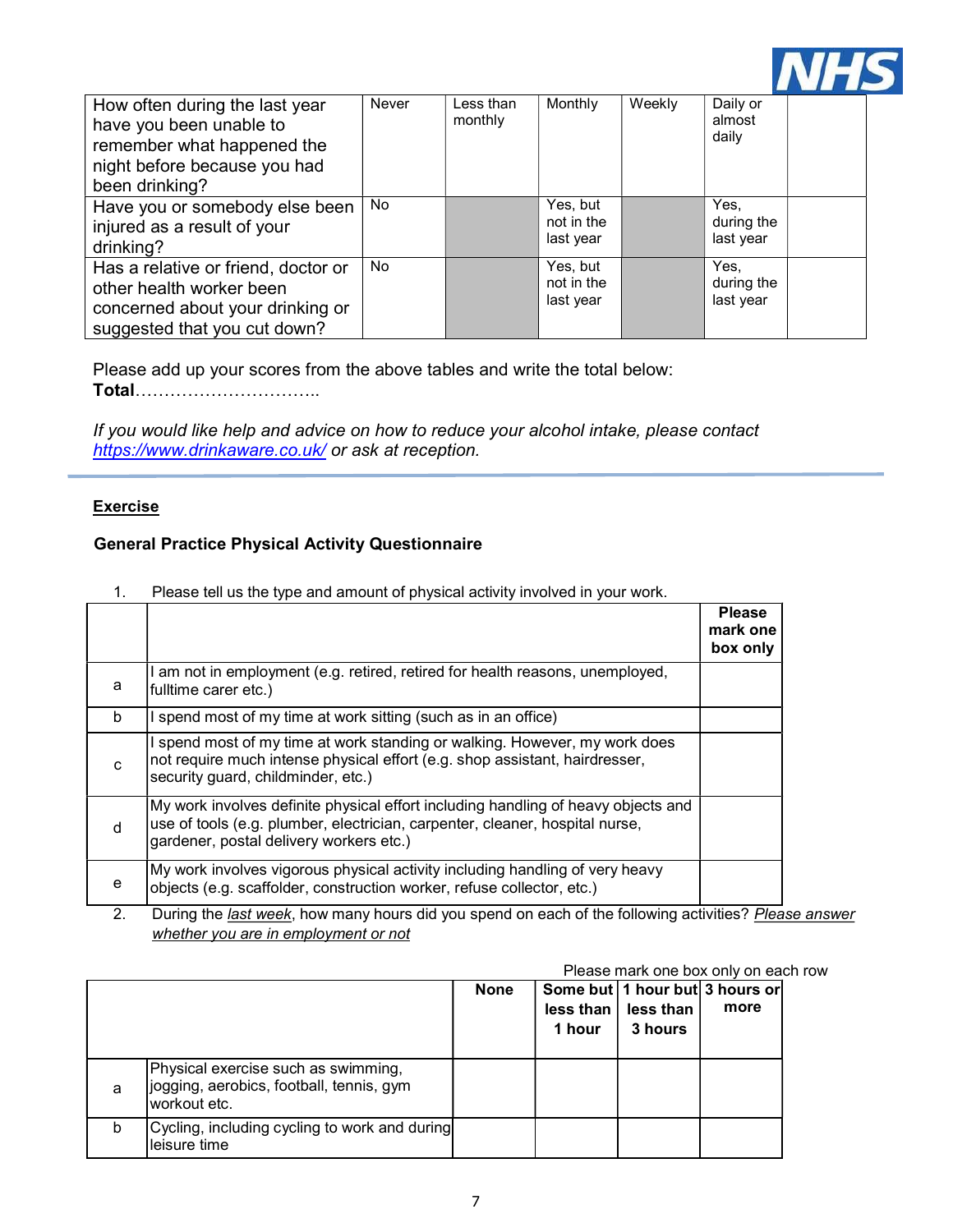| С          | Walking, including walking to work,<br>shopping, for pleasure etc.                                                                                                                                                                                                         |  |                     |           |      |
|------------|----------------------------------------------------------------------------------------------------------------------------------------------------------------------------------------------------------------------------------------------------------------------------|--|---------------------|-----------|------|
| d          | Housework/Childcare                                                                                                                                                                                                                                                        |  |                     |           |      |
| е          | Gardening/DIY                                                                                                                                                                                                                                                              |  |                     |           |      |
| 3.         | How would you describe your usual walking pace? Please mark one box only.                                                                                                                                                                                                  |  |                     |           |      |
|            | Slow pace<br>(i.e. less than 3                                                                                                                                                                                                                                             |  | Steady average pace |           | mph) |
|            | <b>Brisk pace</b>                                                                                                                                                                                                                                                          |  | Fast pace           |           |      |
|            |                                                                                                                                                                                                                                                                            |  | (i.e. over 4mph)    |           |      |
|            | <b>Height/Weight</b>                                                                                                                                                                                                                                                       |  |                     |           |      |
|            |                                                                                                                                                                                                                                                                            |  |                     |           |      |
|            |                                                                                                                                                                                                                                                                            |  |                     |           |      |
|            | If you would like advice on managing a healthy weight, please contact https://www.nhs.uk/live-well/ or                                                                                                                                                                     |  |                     |           |      |
|            | reception who will be able to direct you to the most appropriate service.                                                                                                                                                                                                  |  |                     |           |      |
| <b>Yes</b> | As a practice we want to make sure that we give you information that is clear to you. For that<br>reason we would like to know if you have any communication needs.<br>Do you have any special communication needs?<br><b>No</b><br>If yes, please state your needs below: |  |                     |           |      |
|            |                                                                                                                                                                                                                                                                            |  |                     |           |      |
|            | Do you have significant mobility issues?                                                                                                                                                                                                                                   |  | Yes                 | <b>No</b> |      |
|            | If yes, are you housebound?<br>(Definition of housebound - A patient is unable to leave their home due to physical or psychological illness)                                                                                                                               |  | Yes                 | <b>No</b> |      |
|            | Are you blind/partially sighted?                                                                                                                                                                                                                                           |  | <b>Yes</b>          | No        |      |
|            | Do you have significant problems with your hearing?                                                                                                                                                                                                                        |  | Yes                 | <b>No</b> |      |
|            | <b>Transfusion history</b>                                                                                                                                                                                                                                                 |  |                     |           |      |
|            | Did you have a blood transfusion before 1991?                                                                                                                                                                                                                              |  | <b>Yes</b>          | No        |      |
|            |                                                                                                                                                                                                                                                                            |  |                     |           |      |

## Family History and past medical history

Have any close relatives (parent, sibling or child only) ever suffered from any of the following?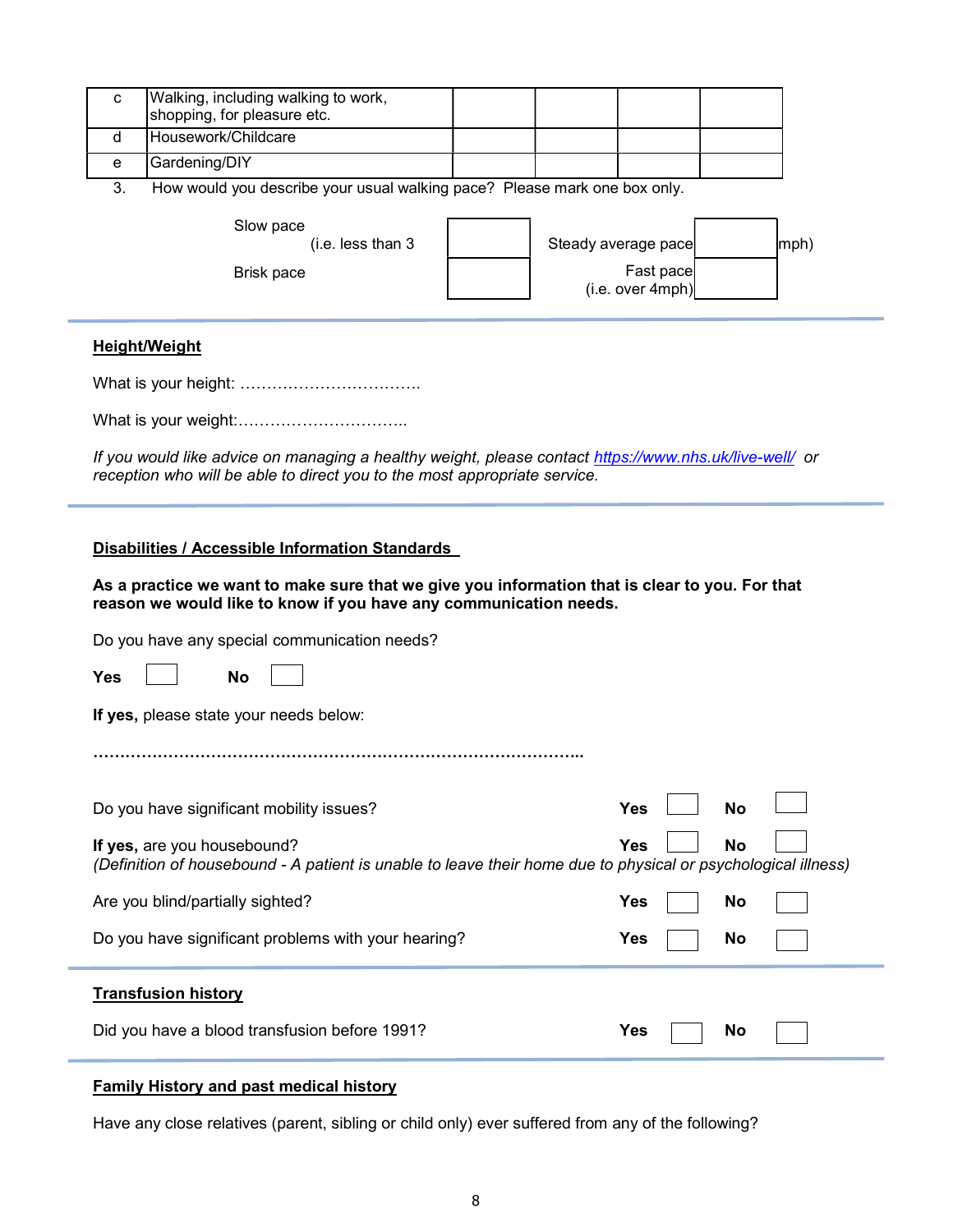| Condition                           | Yes | No |
|-------------------------------------|-----|----|
| Heart Disease (Heart attack/Angina) |     |    |
| Stroke                              |     |    |
| <b>Diabetes</b>                     |     |    |
| Asthma                              |     |    |
| Cancer                              |     |    |

Have you yourself ever suffered from any important medical illness, operation or admission to hospital? If so please enter details below:

| <b>Condition</b> | <b>Year diagnosed</b> | Ongoing? |
|------------------|-----------------------|----------|
|                  |                       |          |
|                  |                       |          |
|                  |                       |          |
|                  |                       |          |
|                  |                       |          |

### **Allergies**

#### Please list any drug or food allergies that you have:

#### Medications

| <br>Please provide a list of repeat medications:                                                                                                            |                         |
|-------------------------------------------------------------------------------------------------------------------------------------------------------------|-------------------------|
|                                                                                                                                                             |                         |
| For female patients only                                                                                                                                    |                         |
| Are you currently pregnant?                                                                                                                                 | <b>Yes</b><br><b>No</b> |
| If yes, please ensure you are under the care of a midwife. If you're not currently under the care of a<br>midwife please speak to reception regarding this. |                         |
| Which method of contraception (if any) are you using at present?                                                                                            |                         |
|                                                                                                                                                             |                         |
| Do you currently have long acting reversible contraception in place? (Implant/Coil)                                                                         |                         |
| Yes<br>No                                                                                                                                                   |                         |
| If yes, when was this fitted? (dd/mm/yy)                                                                                                                    |                         |
| Have you had a cervical smear test?                                                                                                                         | Yes<br>No               |
|                                                                                                                                                             |                         |

| If yes, when was this last done? (dd/mm/yy) |  |
|---------------------------------------------|--|
|---------------------------------------------|--|